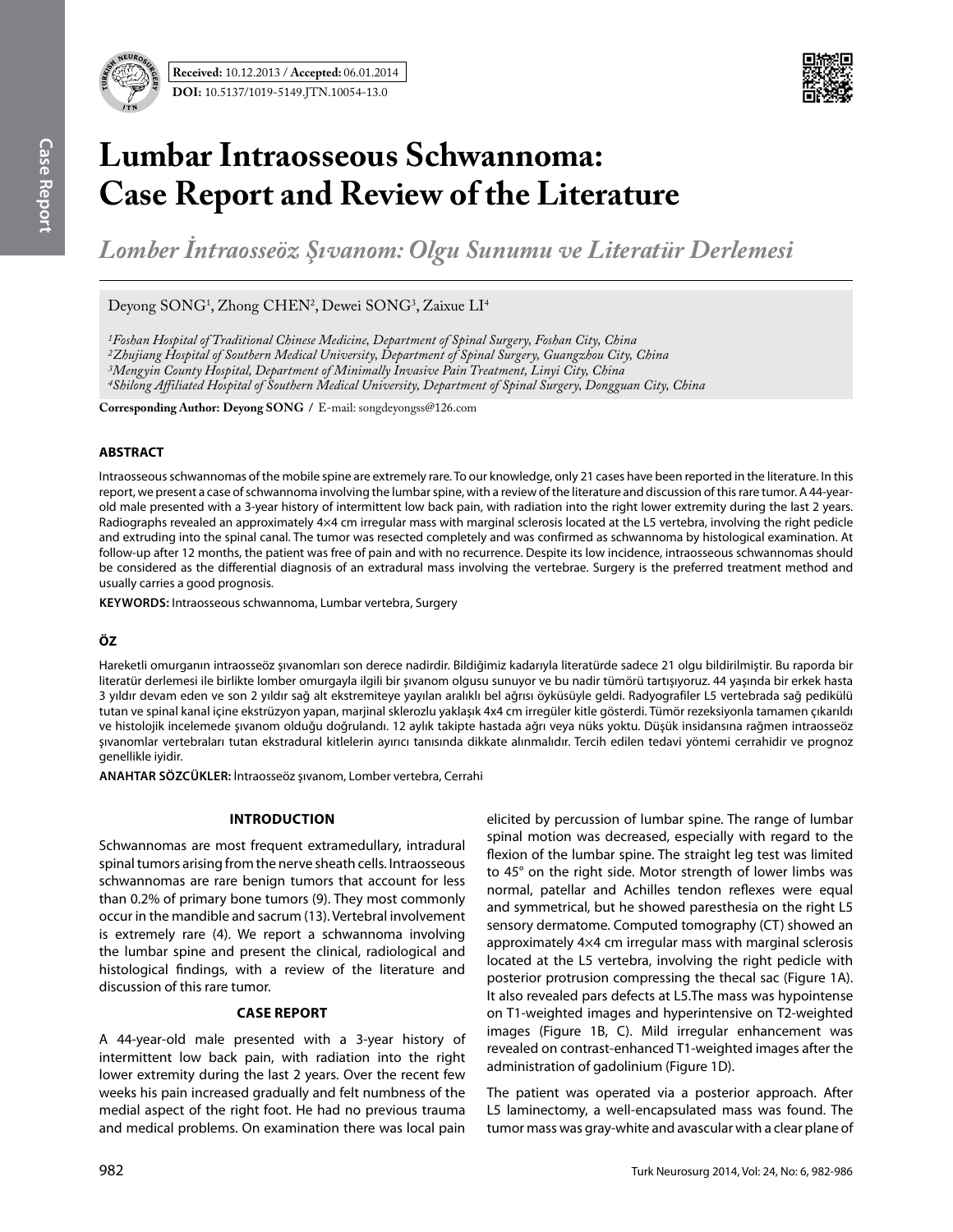cleavage from the surrounding tissues. No nerves in relation to the tumor could be identified. Biopsy was taken for frozen sectioning and the diagnosis was confirmed as schwannoma without any malignant features. The mass extruding into the spinal canal was separated and excised. The remaining

tumor inside the L5 vertebral body was carefully removed using curettes. After excising the entire tumor, transpedicular screws and intervertebral bone fusion were applied to give spine stability on L4 to S1.



**Figure 1: A)** Axial CT showing lytic changes in the L5 vertebra and right pedicle with intraspinal extension. Isthmic spondylolysis of L5 can also be seen. **B)** MR showing the lesion is hypointense on T1-weighted, **C)** heterointense on T2-weighted and **D)** demonstrating mild irregular enhancement on postgadolinium T1-weighted images.



**Figure 2: A)** Photomicrograph of the tumor specimen reveals hypocellular areas (Antoni A) and hypercellular areas (Antoni B) (H&E, original magnification ×100). **B)** Immunohistochemical studies for S100 protein is diffusely positive.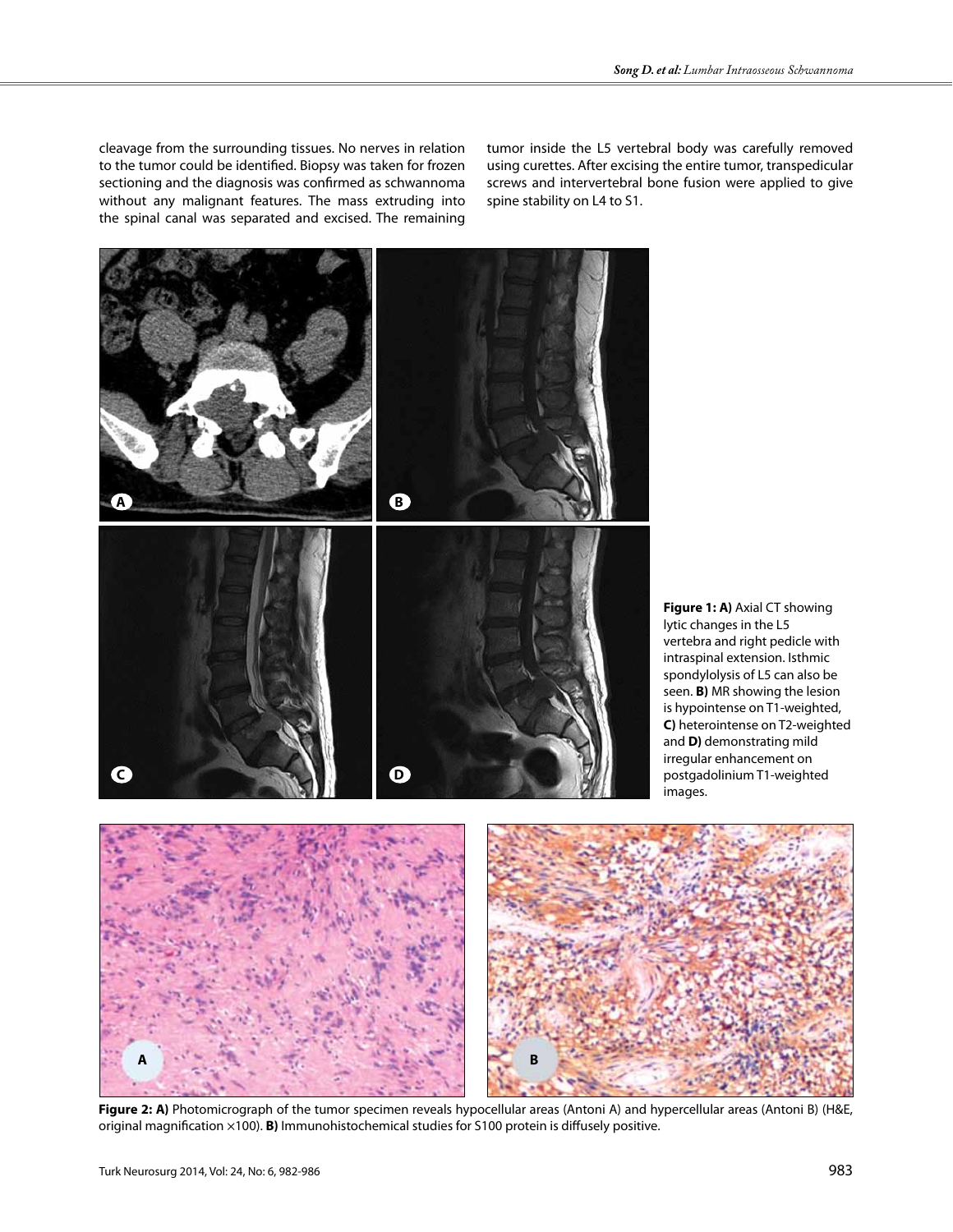The histological examination of the lesion showed Antoni A and B areas with hypercelular, pallisaded cells alternating with hypocelular stroma (Figure 2A). Immunohistochemical testing for S100 protein was diffusely positive, whereas glial fibrillary acidic protein was negative (Figure 2B).

The postoperative course was uneventful and the patient was free of preoperative complaints with no neurological deficit. At the latest one-year follow-up, he was asymptomatic. X-rays showed sound fusion and appearance (Figure 3A, B).

#### **Discussion**

Schwannomas are the most frequent extramedullary, intradural spinal tumors, accounting for up to 25% of all intradural spinal cord tumors (2, 8). However, intraosseous schwannomas are rare benign neoplasms that account for less than 0.2% of primary bone tumors (9). They are most commonly seen in the third to fourth decade of life, and there is no gender predilection (6,15).The most frequent sites for intraosseous schwannomas are in the mandible and sacrum, other reported sites include ulna, humerus, femur,tibia, ribs, patella, scapula, maxilla, the small bones of the hands and vertebral bodies (3-5, 7, 17). The first case of intraosseous schwannoma was reported by Dickson in 1971 (7). Only 21 cases of intraosseous schwannoma in the mobile spine have been reported so far. Among these 21 cases, the male-to

female ratio was 13:8. The age of the patients ranged from 10 to 65 years. Nine cases were in the cervical spine, six cases in the lumbar and six cases in the thoracic spine (Table I).

Three mechanisms have been postulated by which intraosseous schwannoma arises: (1) extraosseous tumor causing erosion of the bone, (2) tumor arising centrally within the bone, (3) tumor arising within the nutrient canal and growing in a dumbbell configuration (6,11,14). In our case, like majority of reported cases, the exact origin of the tumor could not be identified. The surgical findings indicated that part of the tumor was extraosseous and we speculate that the third mechanism mentioned above was the probable pattern of occurrence. Sherman (16) observed nerve fibres existing in the marrow of the vertebra. However, most of them appeared to be non-myelinated and myelinated fibres were rare. This explains why intraosseous schwannomas rare occur in the vertebral body. Intraosseous schwannomas generally involve the anterior column of the spine. The tumor's chronic pressure and erosion on the vertebral body and the pedicle can result in scalloping of the vertebra, pedicle erosion and widening of the foramen; however, involvement of the posterior column has also been reported (12).

The radiological findings of intraosseous schwannoma are non specific. It usually appears as a lytic defect with cortical



**Figure 3: A)** Anteroposterior and **B)** lateral postoperative radiographs showing good bony fusion.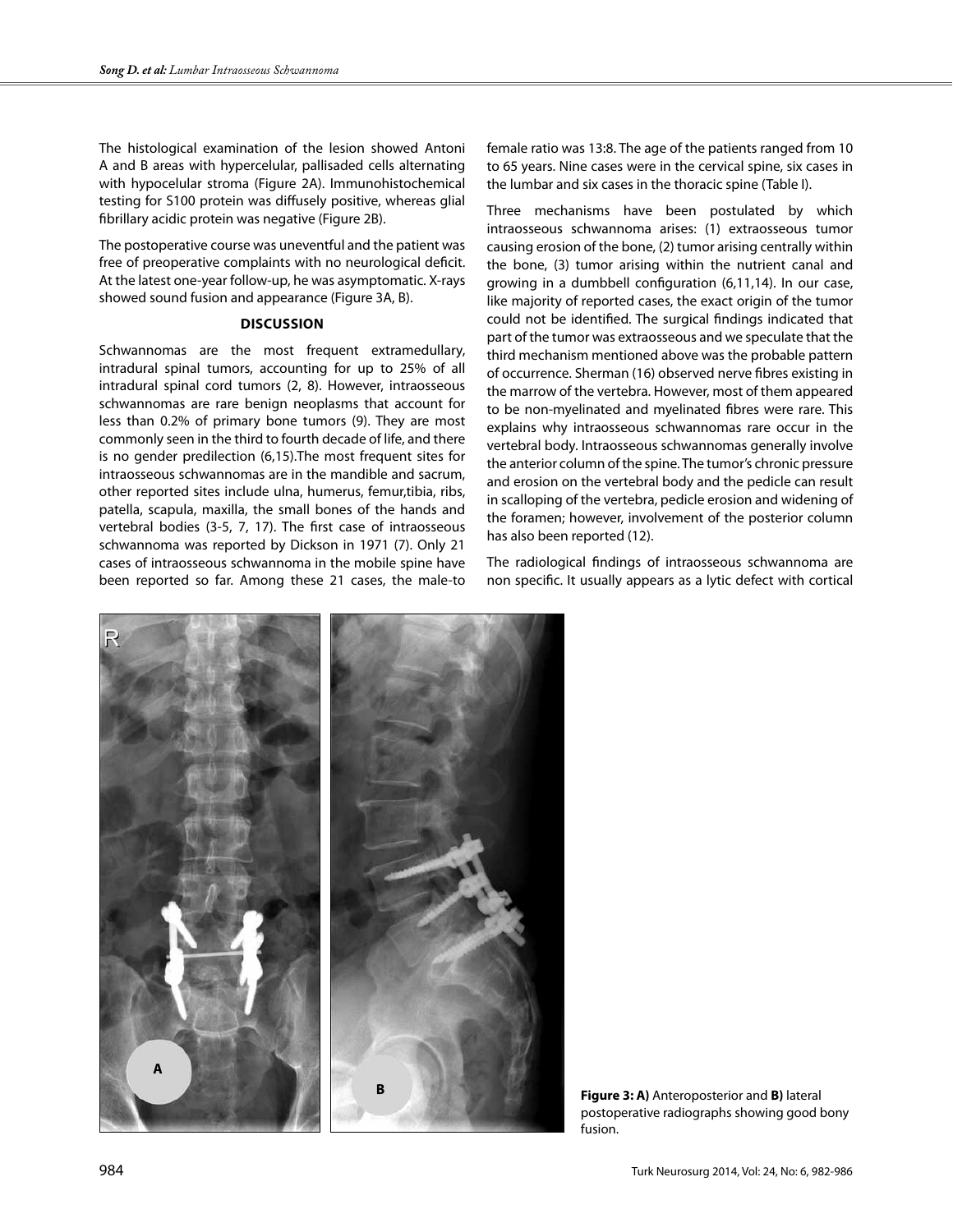| <b>No</b>      | Year | <b>Series</b>         | Age/<br><b>Sex</b> | <b>Origin</b>                | <b>Level</b>          | <b>Resection</b> | <b>Pathology</b>                    | <b>Prognosis</b>           | <b>Symptoms</b>                                                |
|----------------|------|-----------------------|--------------------|------------------------------|-----------------------|------------------|-------------------------------------|----------------------------|----------------------------------------------------------------|
| 1              | 1971 | Dickson               | 51/F               | L,                           | L <sub>3</sub>        | complete         | benign                              | 2 years no<br>recurrence   | pain in bilateral lower<br>limbs                               |
| $\overline{2}$ | 1975 | Polkey                | 34/F               | $\qquad \qquad -$            | C6,<br>C <sub>7</sub> | complete         | benign                              |                            | pain and weakness of<br>limbs                                  |
| 3              | 1988 | Naidu                 | 50/M               | $\frac{1}{2}$                | C3,<br>C <sub>4</sub> | complete         | benign                              | -                          | burning paresthesias and<br>progressive weakness of<br>limbs   |
| 4              | 1997 | Nooraie               | 46/M               | $\overline{\phantom{m}}$     | T12                   | complete         | benign                              | 1.5 years no<br>recurrence | burst fracture caused by<br>trauma                             |
| 5              | 1998 | Chang                 | 58/M               | $\qquad \qquad -$            | L4,<br>L <sub>5</sub> | complete         | ancient<br>schwannoma               |                            | pain and numbness of<br>lower extremities                      |
| 6              | 2000 | Ramasamy              | 37/M               | $\overline{a}$               | T <sub>12</sub>       | complete         | Schwannoma<br>with<br>proliferation | 1.5 years no<br>recurrence | back pain, weakness<br>and numbness of lower<br>extremities    |
| 7              | 2001 | Schreuder             | 38/F               | $\overline{a}$               | C <sub>6</sub>        | complete         | benign                              | 4 years no<br>recurrence   | neck pain, paraesthesia of<br>right scapula                    |
| 8              | 2001 | Inoka                 | 9/F                | T <sub>10</sub><br>root      | T10                   | complete         | benign                              | 1 year no<br>recurrence    | nontender distention of<br>the back                            |
| 9              | 2001 | Inoka                 | 39/M               | $\overline{a}$               | L5                    | operated         | benign                              | 3 years no<br>recurrence   | lumbar pain                                                    |
| 10             | 2005 | Nannapaneni           | 42/M               | $\overline{\phantom{0}}$     | C <sub>5</sub>        | complete         | ancient<br>schwannoma               | 1.5 years no<br>recurrence | asymptomatic                                                   |
| 11             | 2005 | Gupta                 | 30/F               | $\frac{1}{2}$                | L2                    | complete         | benign                              | 5 months no<br>recurrence  | back, weakness of lower<br>limbs                               |
| 12             | 2006 | Singrakhia            | 43/M               | $\qquad \qquad -$            | C3,<br>C <sub>4</sub> | subtotal         | benign                              | 1 year no<br>recurrence    | numbness and weakness<br>of right shoulder                     |
| 13             | 2006 | Singrakhia            | 45/M               | $\frac{1}{2}$                | C <sub>3</sub>        | subtotal         | benign                              | 1 year no<br>recurrence    | pain and weakness of<br>right upper limb                       |
| 14             | 2007 | Choudry               | 18/M               | $\overline{\phantom{a}}$     | T <sub>12</sub>       | complete         | benign                              | 5 years no<br>recurrence   | back pain, weakness both<br>lower extremities                  |
| 15             | 2009 | Cetinkal              | 55/F               | $\blacksquare$               | T <sub>12</sub>       | complete         | benign                              | 1 year no<br>recurrence    | back pain, pain and<br>numbness of right lower<br>limb         |
| 16             | 2009 | Park                  | 46/F               | $\overline{\phantom{m}}$     | L4                    | complete         | ancient<br>schwannoma               | recurrence                 | 21 months no back pain, weakness in<br>both lower extremities  |
| 17             | 2010 | Mizutani              | 44/F               | $\qquad \qquad \blacksquare$ | C <sub>4</sub>        | complete         | benign                              | 17 months no<br>recurrence | asymptomatic                                                   |
| 18             | 2011 | Peng                  | 44/M               | $\qquad \qquad -$            | C <sub>3</sub>        | complete         | malignant<br>transformation         | Recurrence at<br>2 years   | neck pain                                                      |
| 19             | 2011 | Kojima                | 60/M               | $\overline{\phantom{m}}$     | T <sub>9</sub>        | complete         | benign                              | 2 years no<br>recurrence   | back pain, weakness and<br>numbness of both lower<br>limbs     |
| 20             | 2012 | Youn                  | 65/M               | $\overline{\phantom{m}}$     | L2                    | complete         | ancient<br>schwannoma               | 1 year no<br>recurrence    | back pain, numbness<br>and paresthesias in right<br>lower limb |
| 21             | 2013 | Mohanty               | 10/M               | $\overline{a}$               | C <sub>4</sub>        | complete         | benign                              | 10 months no<br>recurrence | painless mass,<br>dysphagia, stridor                           |
| 22             | 2014 | Present Case,<br>Song | 44/M               |                              | L5                    | complete         | benign                              | 1 year no<br>recurrence    | back pain, right lower<br>extremity pain                       |

## **Table I:** Previously Published Reports of Intraosseous Schwannoma in the Vertebrae (Excluding Sacrum)